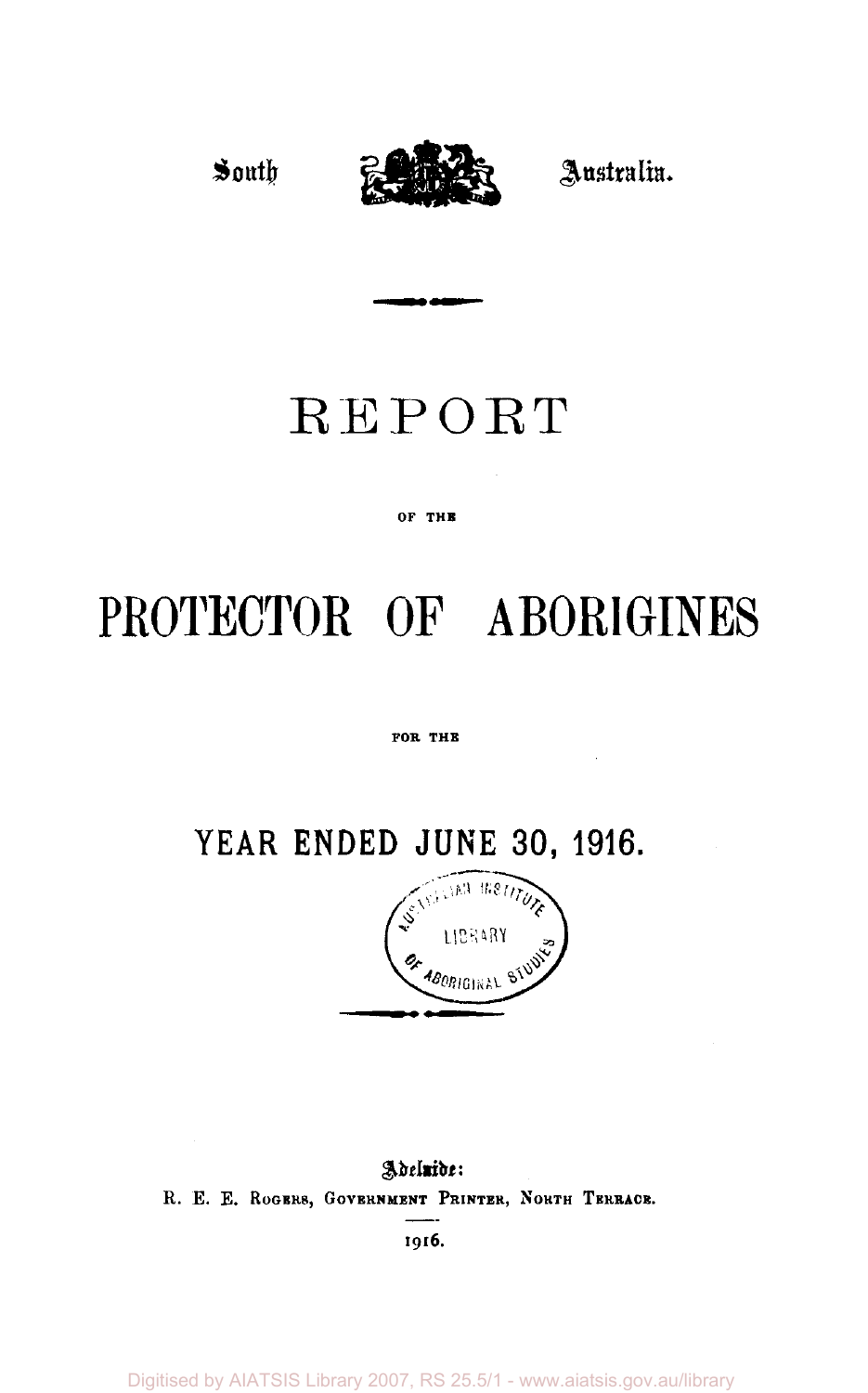### REPORT.

Aboriginals Department,

Adelaide, September 22nd, 1916.

Sir—I have the honor to submit my report on the working of the Aboriginals Department for the financial year ended June 30th, 1916.

### POINT PEARCE STATION.

This station was taken over by the Department on the 1st September, 1915, being voluntarily given over by the Yorke's Peninsula Aboriginal Mission, Incorporated, with all assets and liabilities, viz. :—Assets, £13,189 12s. 3d.; liabilities,  $£1,827$  2s. 10d.

The operations for the 10 months to June 30th, 1916, show a profit of £3,007 16s. 2d., which is eminently satisfactory, considering that there are 27 full-bloods and 162 half-castes who are more or less dependent on the station.

The balance-sheet, which has been audited by the Commissioner of Audit, is appended.

The natives are paid regular wages, out of which they are compelled to support themselves and families; only those who are incapable of earning a living owing to old age or infirmity are provided with food, clothing, and shelter. Medicines are given free to all natives.

A general store is kept on the station, where the natives can purchase all their requirements, including meat and milk, at cost prices.

The natives under this system are doing good work, and numbers of them seek outside employment.

For the coming harvest we have 3,200 acres under crop, which looks capable of producing four or five bags of grain to the acre.

Unfortunately we are short of sheep by at least 3,000 head. If we had 5,000 sheep on the station, as was the case some years ago, the income would be considerably increased. Sheep are now very dear, nevertheless I purpose seeking Ministerial authority to purchase more ewes for this station.

Since taking over the station the capital has been greatly increased by the addition of stock, implements, and improvements, among which are two 10-furrow disc ploughs, one Massey-Harris mower and binder, one hay trolly, a motor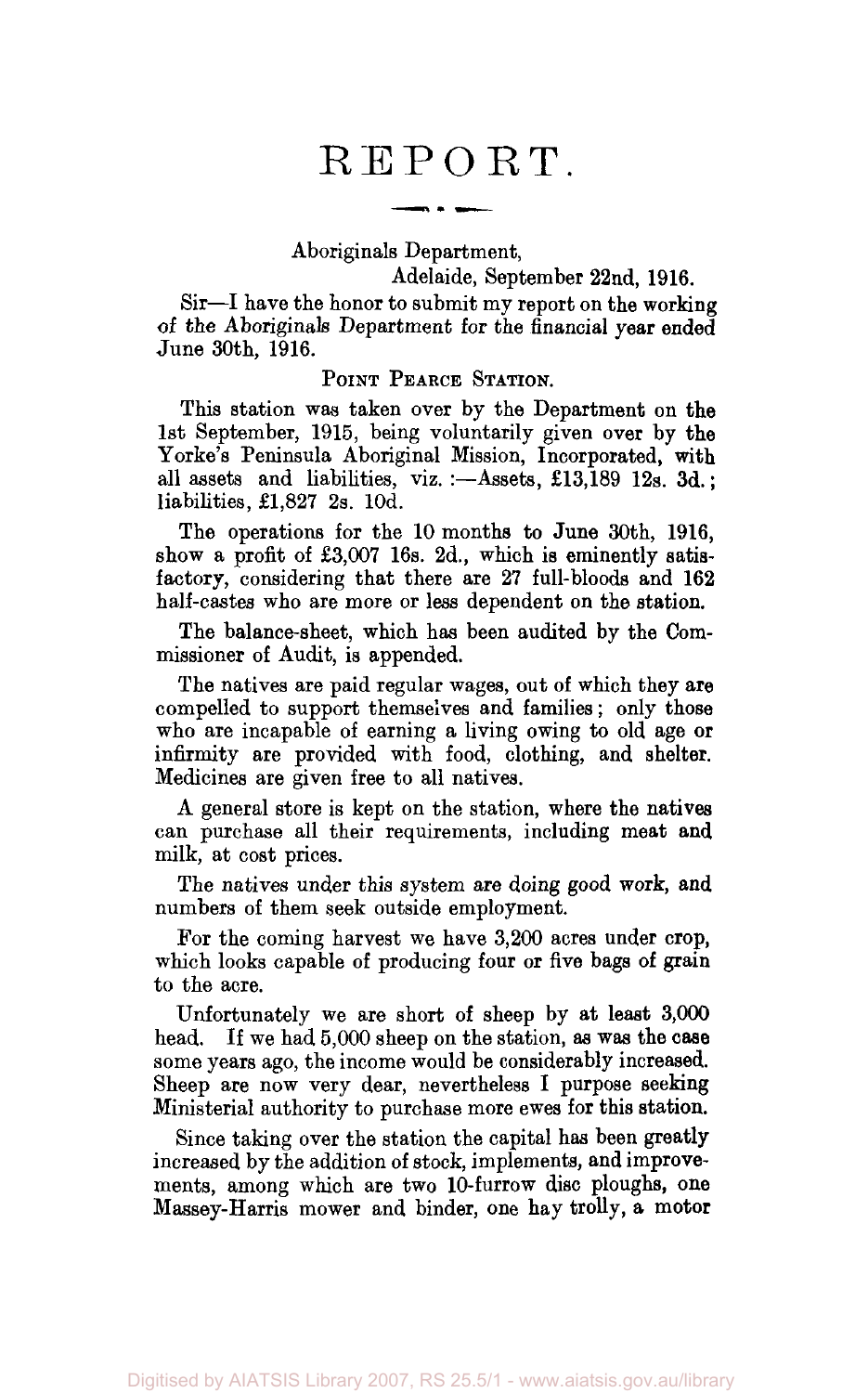launch, 21 horses, harness, &c, and everything on the station has been put in good working order. The stables have been enlarged, and two tanks are under construction.

Pour hundred tons of hay was still on hand on June 30th, well stacked and thatched, and I hope to create a reserve of 800 tons or 1,000 tons on the station to provide for bad seasons which may follow.

One hundred and forty tons of super., costing over £600, were used to put in the present growing crops.

For the year ending June 30th, 1915, Point Pearce Station cost the department £2,100 15s. This was owing to a two years drought. Previous to this it has for many years been self-supporting under the able management of the committee of the Y.P.A. Mission.

The Superintendent's report is appended.

### POINT MCLEAY STATION.

This was voluntarily handed over to the department by the Aborigines' Friends Association, Incorporated, on January 1st, 1916, with all assets and liabilities, viz., assets, £6,546 1s. 9d. ; liabilities, £999 6s. 2d.

The six months' operations on this station show a loss of £700 0s. 8d. This is also satisfactory considering that there are about 70 full-bloods and 310 half-castes more or less dependent on the station. The audited balance-sheet of this station is also appended.

For the year ended June 30th, 1915, the station, while under the management of the A. F. A., cost the department £3,145, and for the six months ended December 31st, 1915, it cost £2,912 18s.

This station is now being developed into a dairying proposition, and already we have worked it up to  $100$ milkers daily. I hope to more than double this number in a couple of years, and keep a few hundred pigs as well.

Two artesian bores are now being put down, so that some of the land can be irrigated.

A 90gall. an hour separator and engine have been installed and 150 acres of scrub lands have been cleared for cultivation. Four horses were purchased, and an eight-furrow disc plough added to capital. All fences have been improved and added to, and many improvements made to the buildings. The livestock has been considerably increased by purchase and natural increase.

The wages system has been initiated on this station as as far as possible, but until the dairying and piggery are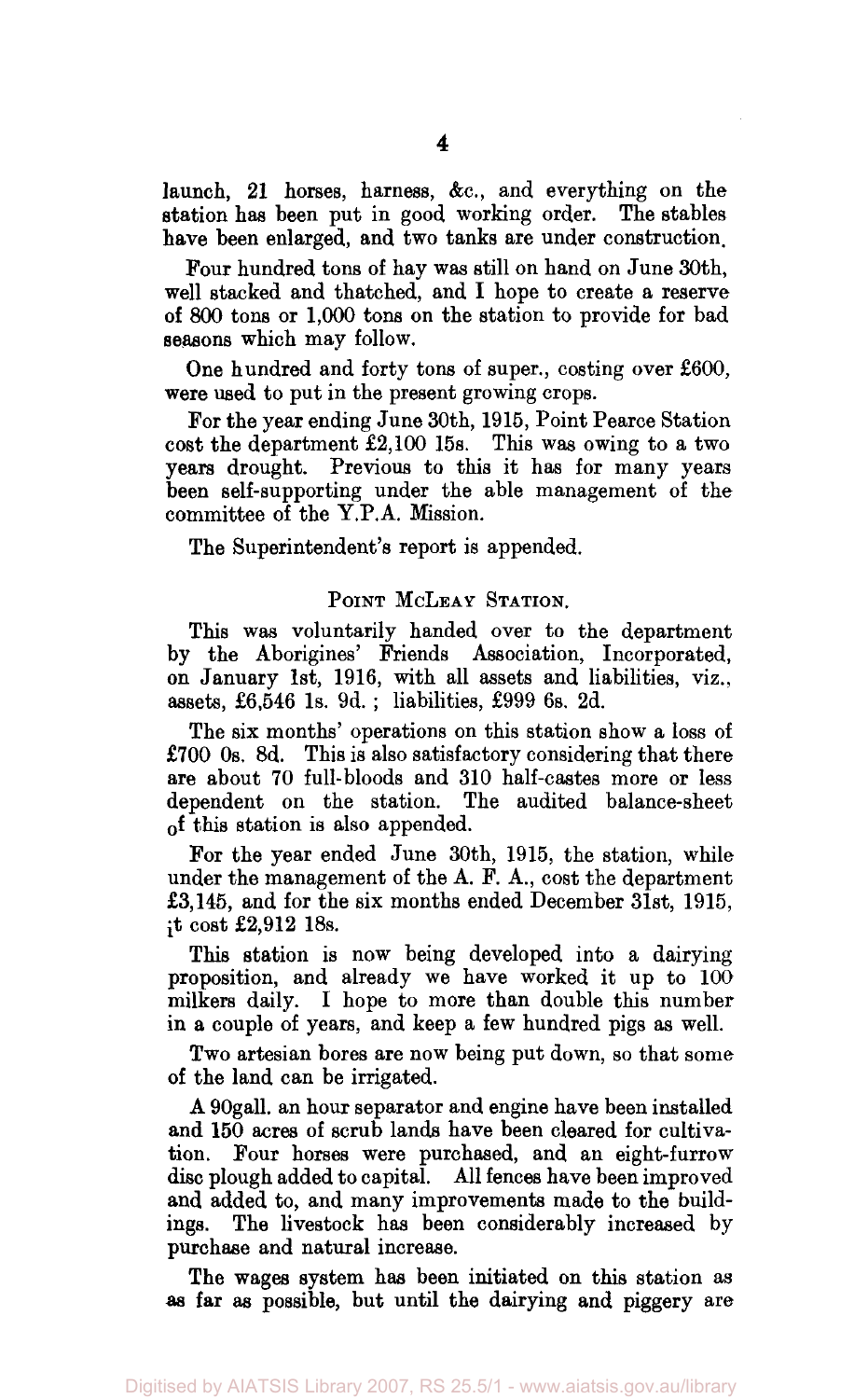developed more fully, we have insufficient employment for the support of the 380 natives, consequently rations have to be supplied to many who are capable of earning their own living. The sooner this can be abolished the better, as the old and obsolete system of supplying rations encourages laziness and thriftlessness, and I think it would pay the Government to completely abolish it and pay wages to all ablebodied married men and compel them to maintain themselves and families, single men being expected to find employment off the station.

The Superintendent's report is appended.

| Payments to Revenue-<br>Point Pearce Station, from sales of produce, &c.<br>Point McLeay Station, from sales of produce, &c.<br>Repayment of loans, &c. $\dots \dots \dots \dots \dots \dots$ | £<br>5,607 16<br>$1,282 \quad 011$ | 8.<br>17 18 | d<br>6<br>З |
|-----------------------------------------------------------------------------------------------------------------------------------------------------------------------------------------------|------------------------------------|-------------|-------------|
|                                                                                                                                                                                               | £6,907 15                          |             | 8           |
| The Amounts expended for the Year were-<br>$\pounds$ s. d.<br>Salaries at head office<br>476 13 4<br>Provisions, rations, clothing, trans-                                                    | $\mathbf{f}$                       |             | s. d.       |
| port, medical expenses, &c., for<br>the whole State<br>- 2<br>4,234<br>0<br>Grants-in-aid to the A.F.A., Point                                                                                |                                    |             |             |
| 1,100<br>$\bf{0}$<br>0<br>Purchase of farm and rent for Point                                                                                                                                 |                                    |             |             |
| 1,086<br>$\bf{2}$<br>6                                                                                                                                                                        | 6,896 16                           |             | 0           |
| Point Pearce Station since taking over-                                                                                                                                                       |                                    |             |             |
| Salaries<br>125<br>$0\quad 0$<br>Wages for aborigines and white                                                                                                                               |                                    |             |             |
| 2,484 13 11<br>laborers<br>Liabilities of Y.P.A. Mission paid                                                                                                                                 |                                    |             |             |
| 1.827<br>2 10                                                                                                                                                                                 |                                    |             |             |
| Stores, implements, stock, &c<br>4,030 8 4                                                                                                                                                    | 8.467                              | 5           | 1           |
| Point McLeau Station since taking over-                                                                                                                                                       |                                    |             |             |
| Salaries<br>182<br>0<br>0<br>Wages for aborigines and white                                                                                                                                   |                                    |             |             |
| 768 0<br>$laborers$ ,,,,,,,,<br>5                                                                                                                                                             |                                    |             |             |
| $\boldsymbol{2}$<br>Implements, stores, stock, $\&c \ldots$ .<br>1,825 15                                                                                                                     |                                    |             |             |
| $\bf{2}$<br>Liabilities of A.F.A. paid off $\ldots$ .<br>999<br>6.                                                                                                                            |                                    |             |             |
|                                                                                                                                                                                               | 3.775                              | 1           | 9           |
| $Total expenditure \dots \dots \dots \dots \dots$                                                                                                                                             | £19.139                            |             | 2 10        |

The only station in the State still not under departmental control is Koonibba, near Denial Bay, which is controlled by the Lutheran (German) Synod. There are about 180 natives at this station. During the year rations were supplied them costing the department £256.

The Synod were approached with a view to handing the station over to the department, but up to the present negotiations have failed. This is regrettable, as all the